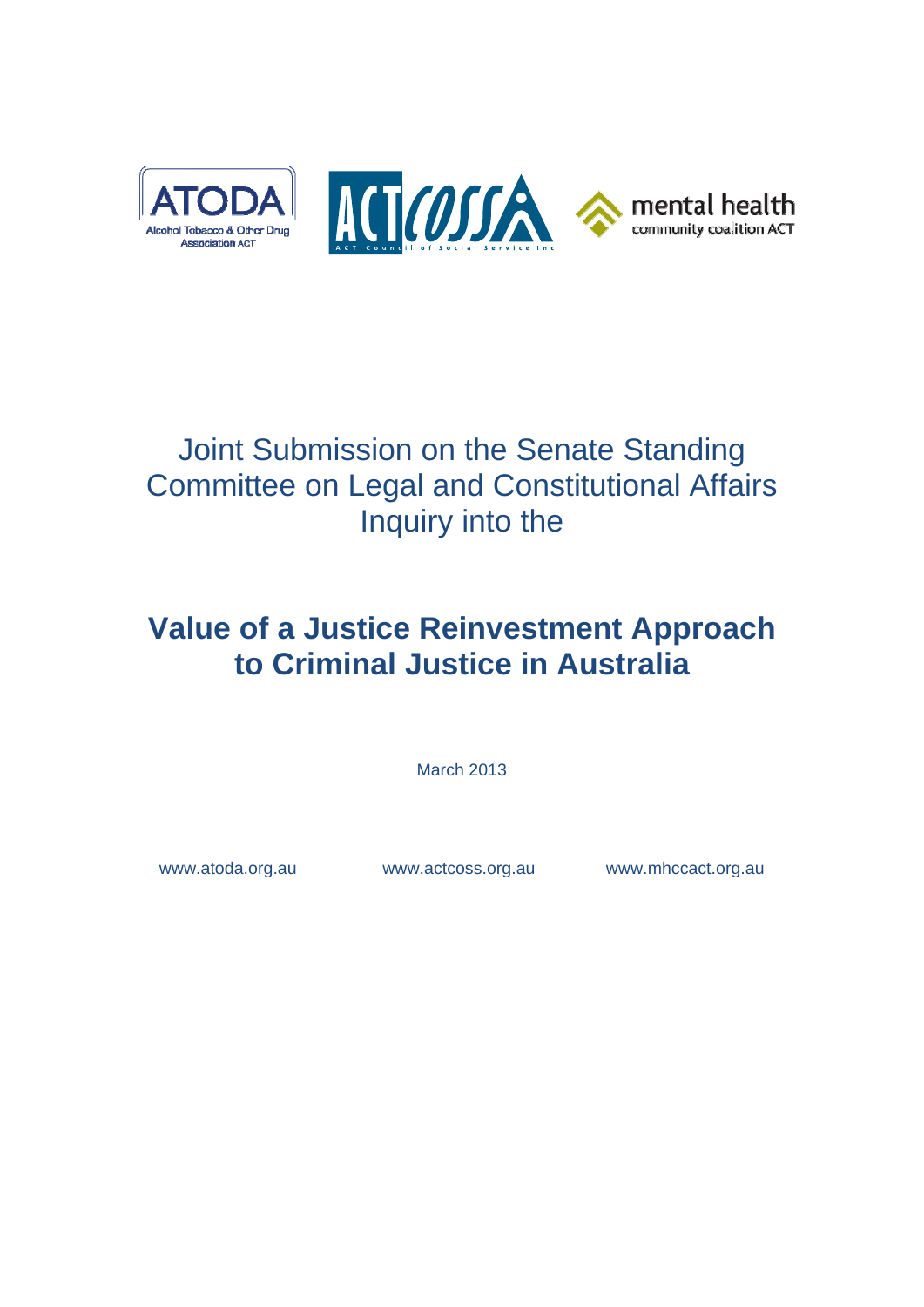## **Introduction**

The Alcohol Tobacco and Other Drug Association (ATODA), the ACT Council of Social Service (ACTCOSS) and the Mental Health Community Coalition ACT (MHCC ACT) welcome the opportunity to provide joint submission on the Senate Standing Committee on Legal and Constitutional Affairs Inquiry into the "Value of a justice reinvestment approach to criminal justice in Australia" (the Inquiry). Please see attachment 1 for further information about our organisations, which are three ACT peak bodies.

This submission seeks to comment on the areas of the Inquiry that we believe are most important in any discussion about developing and implementing a justice reinvestment approach in Australia, and particularly the ACT.

This submission includes three distinct sections, each of which addresses relevant issues to the development of justice reinvestment in Australia and the ACT. These sections are:

- **1. Conceptualising Justice Reinvestment in Australia** (Addressing terms of reference e, f & j)
- **2. Justice Reinvestment in the ACT** (Addressing terms of reference f & j)
- **3. Scope of Australian Government Activities** (Addressing terms of reference i & j)

Each section includes a number of subsections addressing issues that relate to the Inquiry's terms of references that we believe are important to consider.

## **1. Conceptualising Justice Reinvestment in Australia**

This section outlines some issues related to the way justice reinvestment can be conceptualised and designed in Australia.

It is important to recognise that the criminal justice context in Australia differs markedly from that in the United States (US) and United Kingdom (UK), where much of the evidence supporting its effectiveness derives. Consequently, it is imperative that what is meant by justice reinvestment be clearly articulated for the Australian context so that all stakeholders are working with the same understanding of what may be, and may not be, part of the Australian justice reinvestment approach.

We believe that justice reinvestment is a methodology that clearly defines a series of data-driven processes. The Bureau of Justice Assistance states:

Justice reinvestment helps policymakers reach their goals through a four-step approach:

- 1. Analyse criminal justice trends to understand factors driving jail and prison population growth.
- 2. Develop and implement policy options to generate savings and increase public safety.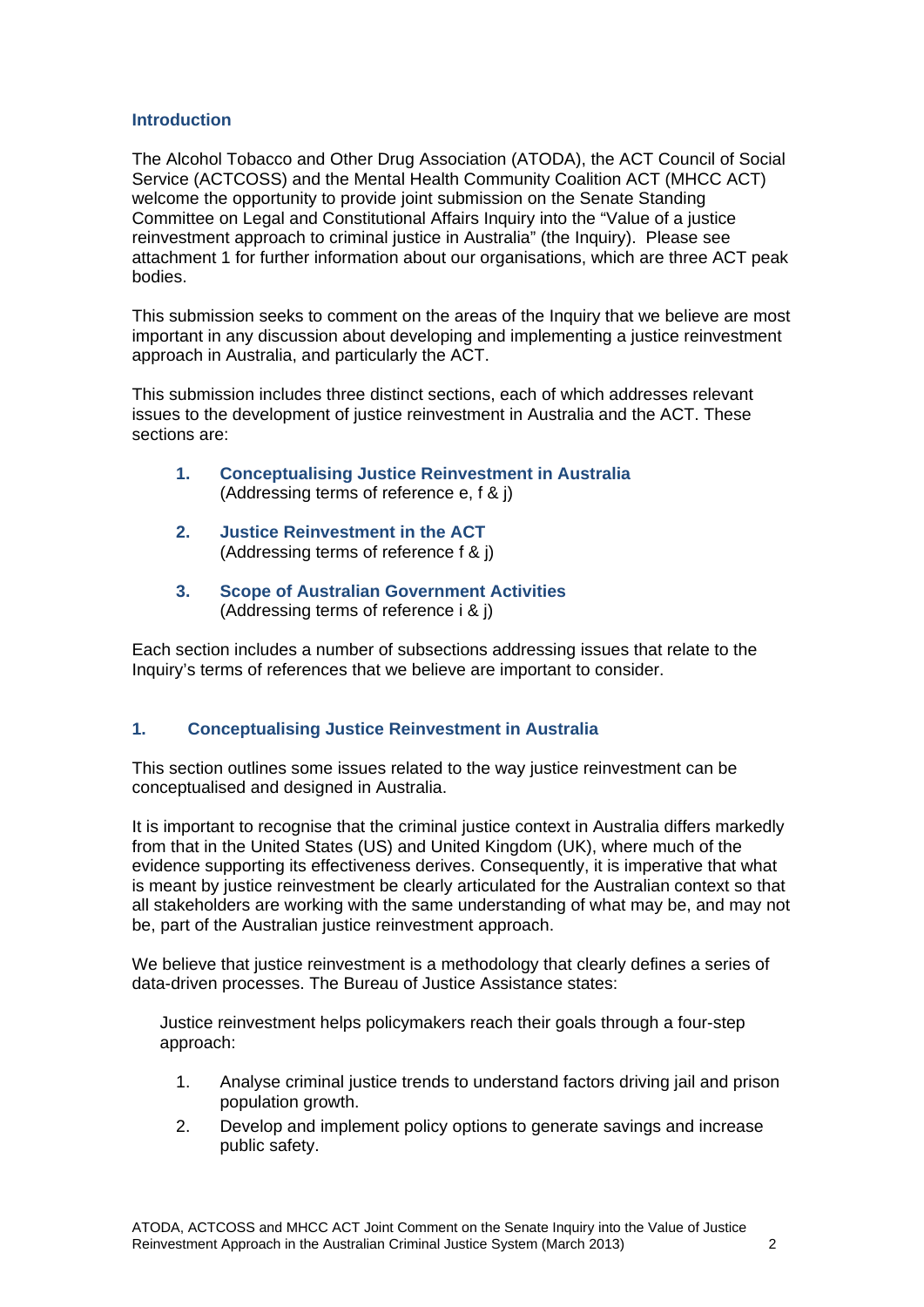- 3. Quantify savings and reinvest in select, high-risk communities and other prevention-oriented strategies.
- 4. Measure the impact of policy changes and reinvestment resources and enhance the accountability of criminal justice system actors and policies.<sup>1</sup>

The methodology of justice reinvestment differs somewhat depending upon the organisation or stakeholders that are involved. However, they all essentially undertake the same process as described above.

We believe that this methodology is appropriate to be considered justice reinvestment in the Australian context.

## 1.1 The Australian context

The Australian criminal justice environment differs substantially from that in the US where justice reinvestment was developed, implemented, and has been / is being evaluated. The situation is also very different from that in the UK where justice reinvestment is also being rolled out. Substantial differences that exist in Australia that should be considered when conceptualising justice reinvestment for Australia include:

- Relatively lower rates of incarceration
- Relatively lower expenditure on prisons
- Very high rates of Aboriginal and Torres Strait Islander incarceration
- A lower proportion of detainees in private prisons than in the USA
- Potentially limited ways of reducing prison populations and saving money within the currently structured criminal justice system (*i.e.* increasing probation and parole)
- Lower rates of non-violent offenders in prison
- Relatively lower population density and substantial rural and regional areas
- Well-established diversionary programs
- Lack of universal political support for justice reinvestment.

Consequently, it is unlikely that the design of justice reinvestment initiatives in the US and UK can be translated directly into the Australian context. Regardless, conceptualising justice reinvestment as a methodology remains appropriate.

#### 1.2 Aims of justice reinvestment

At its very core, the aim of justice reinvestment should be about investment for positive social outcomes, rather than funding to only address criminal justice issues.

We believe that justice reinvestment in Australia could include the following aims:

- Intervene early to address the social determinants of offending behaviours
- Increase public safety
- Reduce imprisonment rates and the growth in prison population (including, and particularly for, the Aboriginal and Torres Strait Islander population)
- Reduce expenditure on prisons
- Reinvestment of savings in measures that help to achieve the preceding aims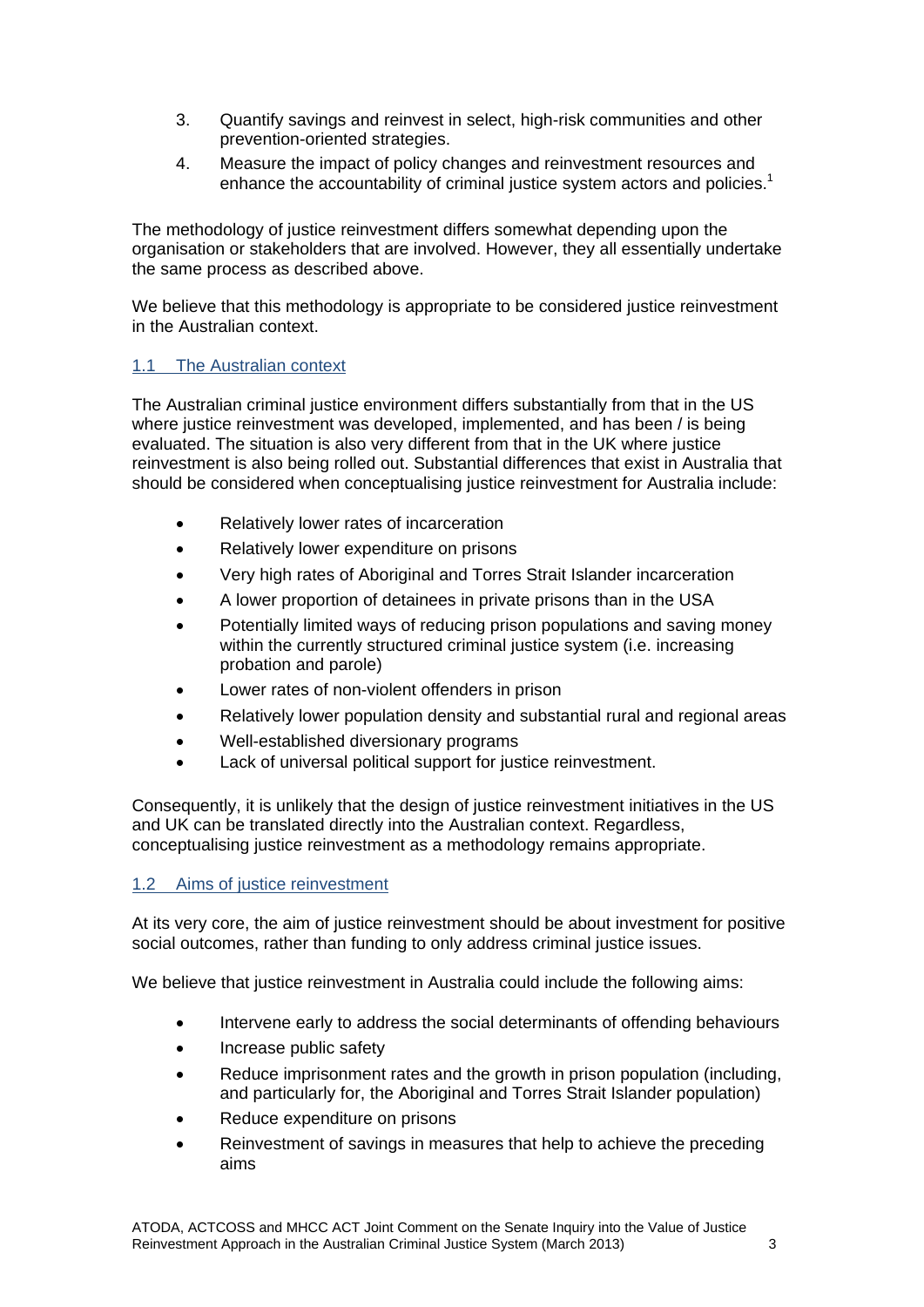These aims are consistent with the justice reinvestment methodology described above and go some of the way to satisfy the expectations of State and Territory Governments considering trials of justice reinvestment initiatives.

## 1.3 Necessary components of justice reinvestment initiatives

We believe the following to be necessary components of justice reinvestment initiatives in Australia, and these components could fit into the justice reinvestment methodology outlined above:

- Preparatory research to ensure best use of available evidence in design of justice reinvestment trials
- Evidence-based and data-driven interventions
- Rigorous, independent evaluation
- Genuine, meaningful and sustained consultation with individuals and communities
- Community engagement during implementation and evaluation
- Long-term strategies
- Targeting specific problems, crimes, populations, or locations
- Openness and transparency
- Interventions be linked to specific outcomes

# 1.4 Local solutions to local problems

It is important to recognise that justice reinvestment aims to help address issues predominately under the jurisdiction of States and Territories and in specific communities affected by crime.

It is fundamental that policy makers recognise justice reinvestment represents an opportunity to generate local solution to local problems. Consequently, it must be accepted that justice reinvestment initiatives will be varied in terms of their breadth, design, and focus, and may look very different across the various jurisdictions.

## **2. Justice reinvestment in the ACT**

We believe that it is important that the ACT be involved in any initial activities aimed at designing, implementing and evaluating justice reinvestment in Australia.

We strongly recommend the ACT be included in any justice reinvestment preparatory research and scoping exercises and any subsequent pilot programs.

The ACT is a small jurisdiction, with a single level of government fulfilling both municipal and state responsibilities. There is one adult prison and one youth detention centre, and a prison "throughcare" program being implemented. The ACT was the first jurisdiction to have a Human Rights Act, and a human rights compliant prison. The ACT has a relatively progressive and open-minded Government and community – a vital tool in the implementation of a justice reinvestment approach.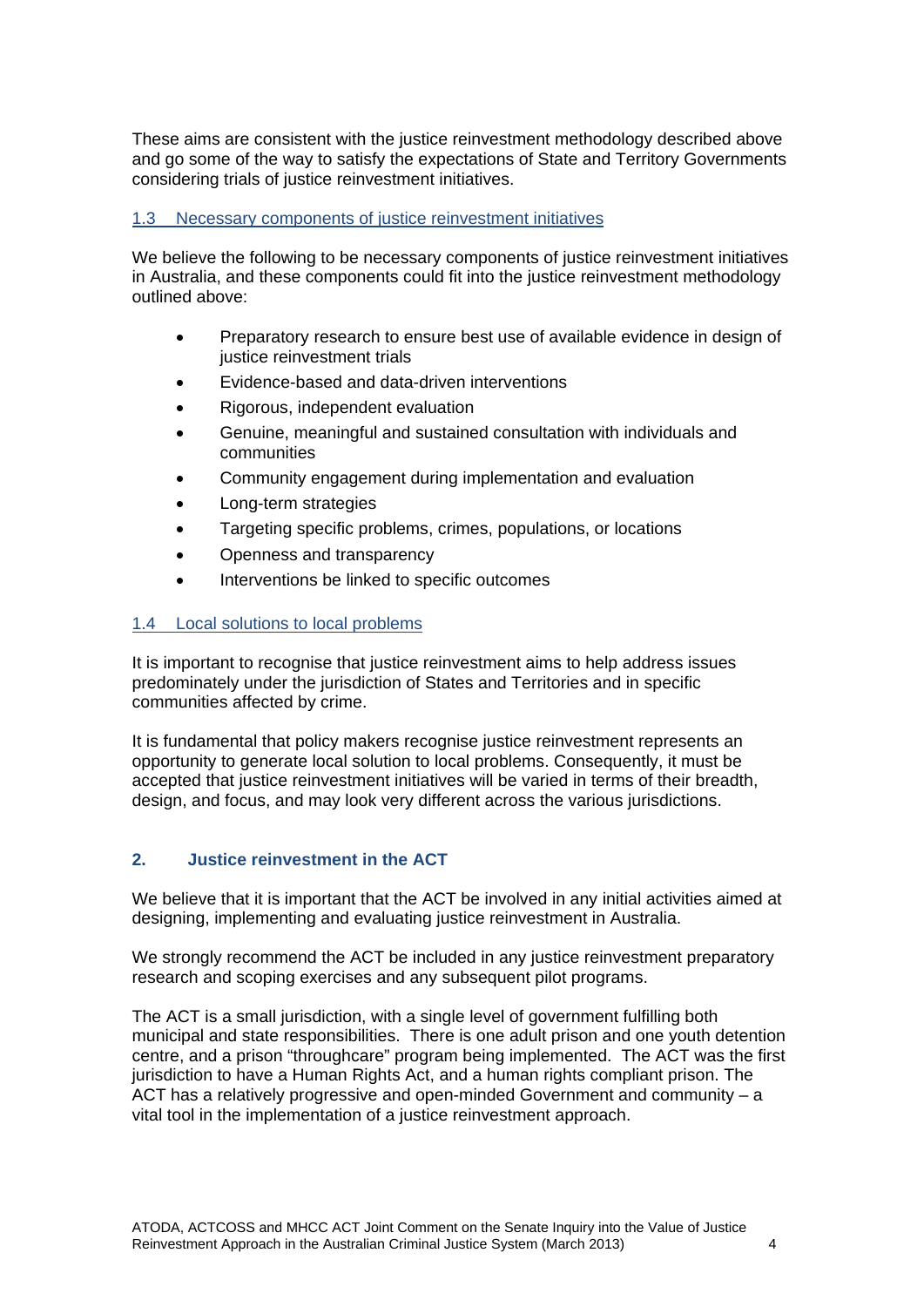It is critical that resources for justice reinvestment come from diverse portfolios, to ensure no disinvestment in the critical services provided to support people currently in the criminal justice system.

Substantial work has already been undertaken in the ACT to progress the development of justice reinvestment in Australia. This work includes:

- *Exploring the feasibility of Justice Reinvestment in the ACT* workshop and associated report (November 2011)<sup>2</sup>
- *Justice Reinvestment Forum Is Justice Reinvestment needed in*  Australia? and associated report (August 2012)<sup>3</sup>
- Inclusion of justice reinvestment in a number of youth justice policy documents, including:
	- o 2011 Discussion Paper: *Toward a diversionary framework in the ACT*<sup>4</sup>
	- o *Blueprint for Youth Justice in the ACT 2012 2022* <sup>5</sup>

## 2.1 Need for novel criminal justice responses

The ACT is in a situation whereby the Territory's only adult prison is at capacity, and decisions need to be made to either reduce the prison population or to invest in the building of new facilities to cater for an increase in the prison population.

Consequently, the ACT is in a prime position to benefit from initiatives that help to reduce prison populations. Justice reinvestment may provide an opportunity to reduce future growth in prison expenditure by removing the need to build new facilities.

However, challenges exist for a small jurisdiction like the ACT to employ justice reinvestment strategies. A small population makes the transplanting of initiatives from the US or UK inappropriate, so the design of a trial needs to be context specific. The community sector as well as the justice system will need to be engaged in identifying appropriate and targeted measures that will be most effective.

ATODA, ACTCOSS and MHCC ACT strongly recommend prompt investment in research that will help us better understand the science of justice reinvestment – what level of resources are needed to deploy in what portfolios over what period of time to deliver the social outcomes we aim to achieve? An initial scoping exercise should be undertaken to develop an understanding of what justice reinvestment would look like in the ACT, as part of implementation of a pilot trial.

## 2.2 Key focus areas

We believe five key focus areas could be initially targeted as part of a justice reinvestment approach in the ACT:

- Aboriginal and Torres Strait Islander peoples
- Mental health
- Alcohol and other drugs
- Offenders in the Youth Justice system
- Intergenerational disadvantage and deprivation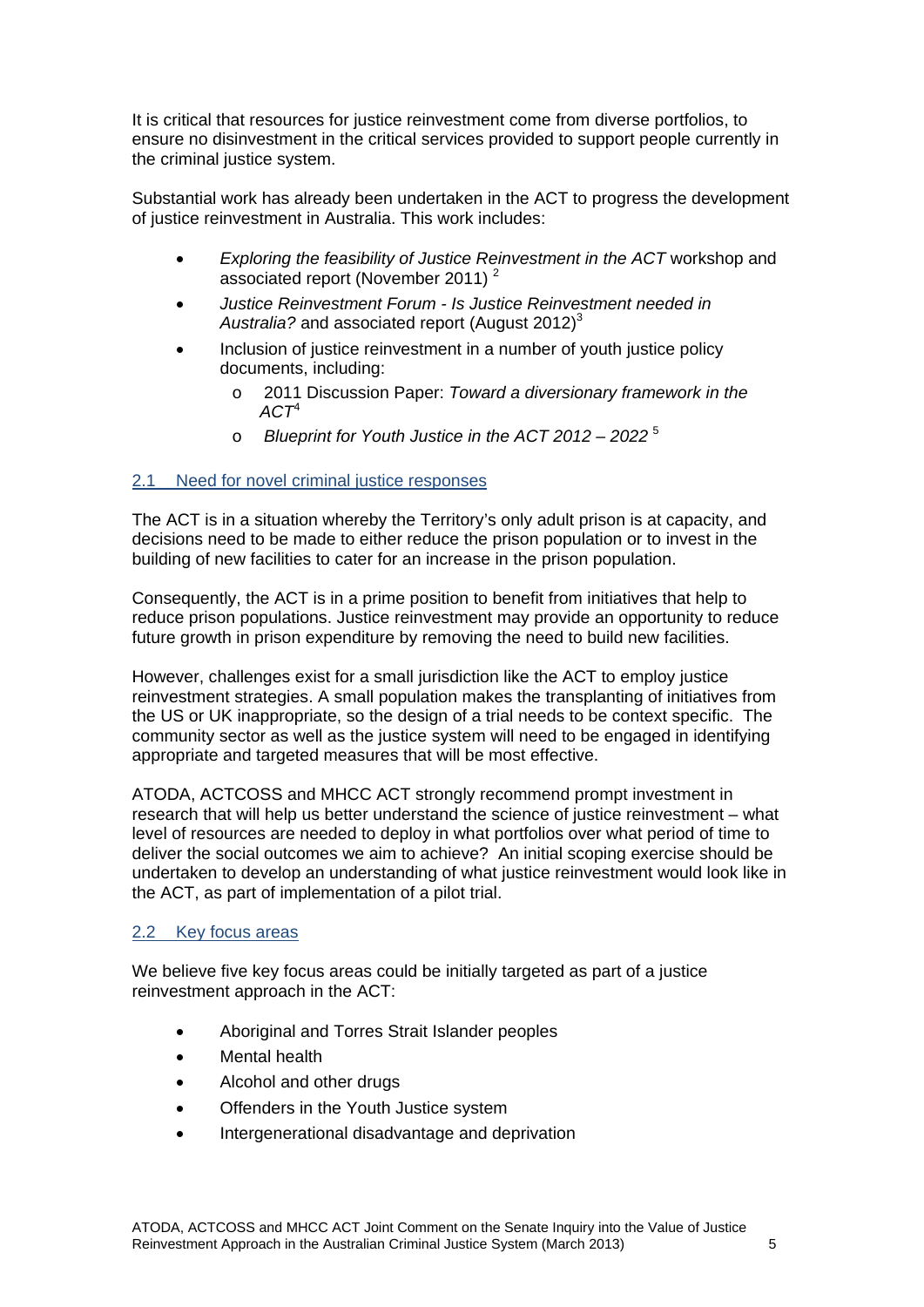Justice reinvestment in the ACT may also need to create a reduction in the prison population by targeting both first time entrants to the prison system and recidivist offenders.

## *2.2.1 Aboriginal and Torres Strait Islander peoples*

Nationally, Aboriginal and Torres Strait Islander people make up 26% of the adult prison population<sup>6</sup> and only 2.5% of the general population.<sup>7</sup> Aboriginal and Torres Strait Islander adults are therefore nearly 15 times more likely to be imprisoned than the rest of the population.<sup>8</sup> In addition, proportionally more Aboriginal and Torres Strait Islander detainees have prior imprisonment experience (at 74%) than other detainees (at 48%). The Aboriginal and Torres Strait Islander incarceration rate at the Alexander Maconochie Centre (the ACT's adult prison) is unfortunately consistent with this.

The National Indigenous Drug and Alcohol Committee (NIDAC), is the leading voice in Indigenous alcohol and other drug policy, whose role is to assist the Australian National Council on Drugs (ANCD) in providing advice to the Australian Government on a range of issues that impact on Aboriginal and Torres Strait Islander communities and ways of addressing the serious drug and alcohol issues that exist for Aboriginal and Torres Strait Islander people and communities.

The factors, summarised by NIDAC, which are major contributors to Aboriginal and Torres Strait Islander over-representation in prisons that may be relevant in the ACT are:

- Overcrowded housing
- Family members from the Stolen Generations
- Alcohol and other drug misuse.<sup>9</sup>

Given the complexity of the social issues sometimes underlying the over representation of Aboriginal and Torres Strait Islander peoples in the criminal justice system, any response needs to be done in conjunction with meaningful consultation with the individuals and communities involved including front-line Aboriginal and Torres Strait Islander services, families, individuals and elders. Any programs coming under the banner of justice reinvestment which focus on Aboriginal and Torres Strait Islander communities need to include leaders in these communities in development, implementation and governance, with adequate support, as they are the experts in what their communities need.

## *2.2.2 Mental Health*

Research suggests that individuals with a mental illness and are over-represented at all stages in the criminal justice system<sup>10</sup>. In the 2010 ACT Inmate Health Survey it was reported that 70% of participants had a formal psychiatric assessment at some time<sup>11</sup> and the best current estimate is that 80+% of detainees in the AMC have mental health issues.

In considering harms and risks associated with mental illness the evidence is that the presence of co-occurring mental health and problematic drug and alcohol use, drastically increases a person's risk of negative interactions and outcomes, in particular as relates to involvement in the criminal justice or forensic mental health system<sup>12</sup>.

Traditional criminal justice responses are not as effective with this offender group and alternative criminal justice processes including specialist mental health courts and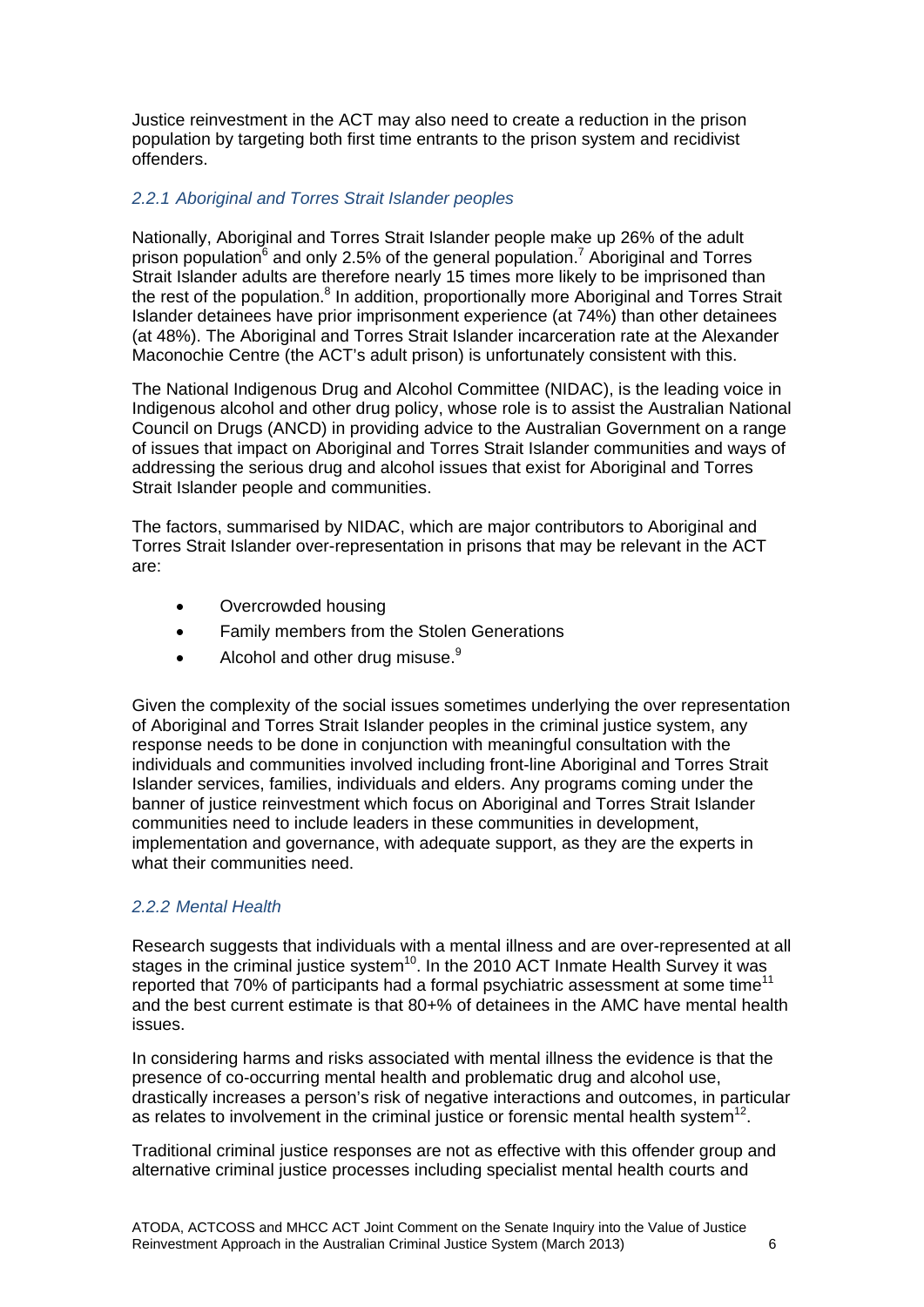diversion programs have attracted the attention of policymakers. These seek to address the underlying causes of criminal behaviour exhibited by offenders with a mental illness and reduce recidivism.

Evidence also shows that provision of appropriate and adequate support (in maintaining housing, social connectedness, engagement in education and work) is effective in enabling people with mental illness to maintain meaningful, engaged independent lives and consequently reduce hospitalisation. These approaches by extension also reduce involvement with the criminal justice system. Provision of adequate support is cost-effective by minimising future expenses associated with significant psycho-social disability, including hospitalisation and incarceration13.

#### *2.2.3 Alcohol and other drugs*

Drug and alcohol use is one major contributor to reoffending among prisoners. Australian research indicates that a history of drug use is associated with an increased likelihood of being re-incarcerated within months of leaving prison.<sup>14</sup> In the ACT, approximately two-thirds (67%) of prisoners in the Alexander Maconochie Centre have a history of injecting drug use and 79% reported being under the influence of drugs at the time of committing their most recent offence.<sup>15</sup>

A recent report by the National Drug and Alcohol Research Centre undertaken for the Australian National Council on Drugs has emphasised Australia's correction systems overemphasis on supply reduction measures at the expense of demand and harm reduction measures.<sup>16</sup> This means that many prisoners are not receiving evidencebased treatments for the alcohol and other drug problems.

Treatment can be effective at addressing problematic alcohol and other drug use, reducing offending behaviour, and diverting offenders from prison. It has also been shown to be less expensive than incarceration for some populations.<sup>17</sup>

## *2.2.4 Offenders in the Youth Justice System*

The number of young people in detention continues to grow.<sup>18</sup> Additionally, the ACT's youth Aboriginal and Torres Strait Islander incarceration rate is the third highest in Australia.19

Adolescence is a time where offending behaviour and associated risk factors develop. Criminal activity, family breakdown, alcohol and other drug use, and mental health problems, difficulties at school all commonly occur in adolescence. Consequently, adolescence is a prime opportunity to break the nexus between risk factors and offending behaviour as well as addressing those specific risk factors. The result can be to prevent the entrenchment of criminal activity in the lives of young people, potentially prevent a life of offending, involvement with the criminal justice system, and imprisonment.

The ACT Youth Justice system is currently undergoing a process of reform following a number of substantial reviews of the system including by the Human Rights Commission. Some of these reforms include amendments to the *Children and Young People Act 2008* (ACT),<sup>20</sup> the establishment of a Youth Drug and Alcohol Court, and the establishment of an After Hours Bail Support Service. Further reforms are underway. These reforms are being paralleled by reforms to the Care and Protection system.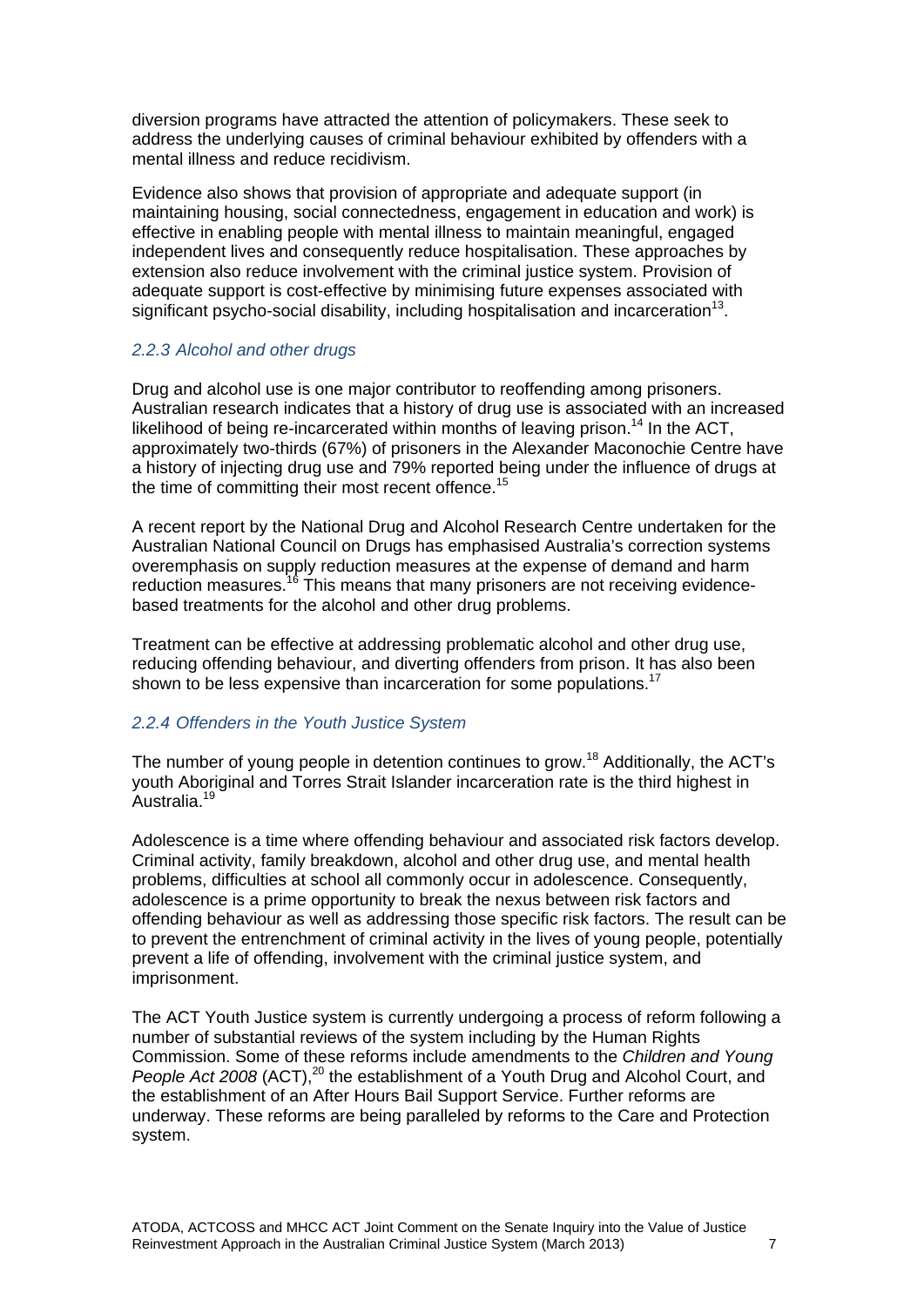## *2.2.5 Intergenerational disadvantage and deprivation*

Addressing intergenerational deprivation is a crucial step in breaking the cycle of disadvantage which can often see children and young people following their parents down the road of disengagement with education, alcohol and other drug misuse, and/or unemployment – often the precursors to engagement in the criminal justice system. In addition, research indicates young people who have a parent incarcerated are up to six times more likely to be involved in the youth justice system compared to other young people. A justice reinvestment approach could see this cycle broken; for example funding could be allocated to reduce the prevalence of material deprivation, the lack of opportunity for pro-social engagement in their community and to overcome barriers to student and parent engagement in education and training.

#### 2.3 Specific challenges for designing, implementing and evaluating justice reinvestment in the ACT

We also recognise the challenges that exist for a small jurisdiction like the ACT to employ justice reinvestment strategies, including:

- A small population makes the transplanting of initiatives from the US or UK inappropriate, and novel and targeted measures will need to be employed.
- The ACT already has high rates of probation and parole meaning that reducing the prison population may require complex initiatives.
- The Alexander Maconochie Centre already provides relatively good therapeutic and rehabilitative programs.
- A prison throughcare model has begun.
- The ACT has strong and effective diversion programs, especially for alcohol and other drugs.
- A high proportion of the ACT's prisoners are incarcerated for violent offences.
- Much of the costs associated with incarceration relate to capital and fixed costs of the current (and / or building a new facility) and therefore substantial cost savings within the justice portfolio may be more difficult to obtain.
- Evaluating the effectiveness of justice reinvestment strategies in the ACT may prove more difficult than in other jurisdictions because of a small population, relatively low rates of crime, and poorer data collection and reporting systems than some jurisdictions. Consequently, many quantitative evaluation methods may not be appropriate and novel evaluation methodologies may need to be employed.

## 2.4 Stigma and discrimination

In a small jurisdiction, such as the ACT, targeting criminal justice or crime prevention initiatives runs the risk of (further) creating stigma and discrimination against particular populations. This is particularly problematic amongst Aboriginal and Torres Strait Islander people and communities, people with mental health problems, people with alcohol and other drug problems, and offenders generally. Consequently, it is important, when designing and implementing justice reinvestment initiatives in the ACT to make sure that efforts to not exacerbate these problems.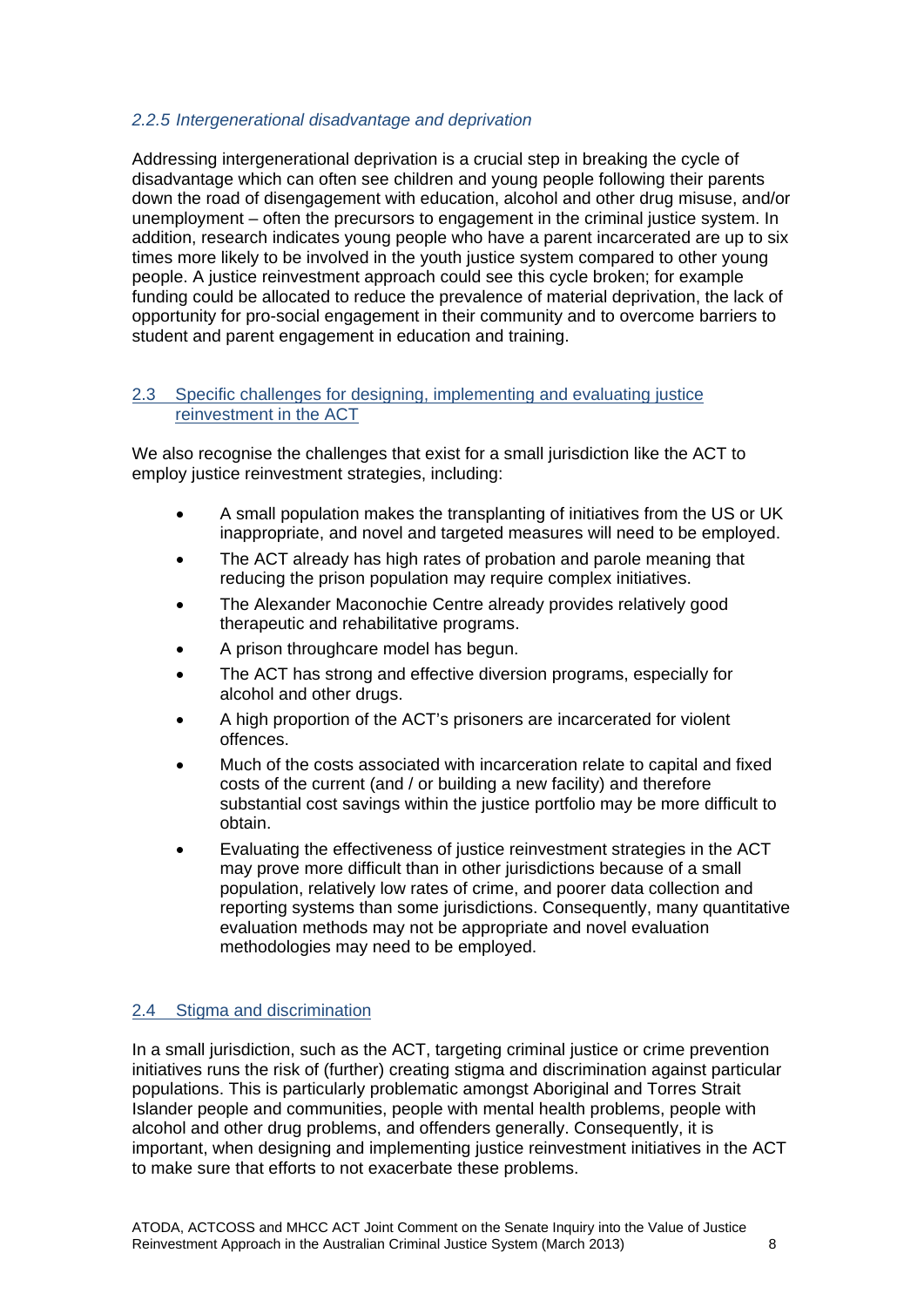## 2.5 Systems approach: possible interventions to form part of and / or complement justice reinvestment

Because the ACT already has a broad range of programs and initiatives aimed at preventing crime, diverting offenders from prison into treatment and reintegrating prisoners into the community following release, it is necessary for any justice reinvestment initiatives to function alongside and complement existing policy and program structures, governance, and systems. To achieve this, it is likely that extensive consultation and planning would need to take place to ensure that ACT justice reinvestment initiatives can be integrated into existing multi-sector initiatives.

Some current measures that need to be built on when designing a justice reinvestment approach include:

- Analysis of the strengths and weaknesses of current criminal justice systems (though noting full reviews are not required prior to beginning a justice reinvestment initiative)
- Police, Court and Corrections training and support
- Comprehensive community and work order programs
- Effective and comprehensive diversion programs
- Targeted courts (eg. Aboriginal and Torres Strait Islander, mental health and drug and alcohol; families)
- Effective community based and short (e.g weekend) detention
- Diversion of first time offenders form the criminal justice system
- Strengthened parole systems
- Comprehensive infringement scheme reforms
- Effective and accessible treatment systems
- Comprehensive and ongoing throughcare systems and programs
- Access to targeted legal services (e.g. alcohol and other drug, prison)
- Appropriate screening and assessment for cognitive and other disabilities that cause offending behaviour

We wish to emphasise that addressing the social determinants of offending behaviour (eg inadequate income to meet the costs of living, exclusion from education and work, poor housing, lack of opportunity to control life circumstances), treatment for alcohol and other drug problems, mental health, and other problems can be effective at reducing offending behaviour, and should be considered a strong feature of justice reinvestment initiatives in the ACT.

#### **3. Scope for Australian Government Action**

Given the lack of direct influence and control the Federal Government has over corrective services and prisons (as they come under the jurisdiction of the States and Territories), it is vital the Australian Government develop incentives to encourage State and Territory Governments to consider developing and implementing a justice reinvestment model.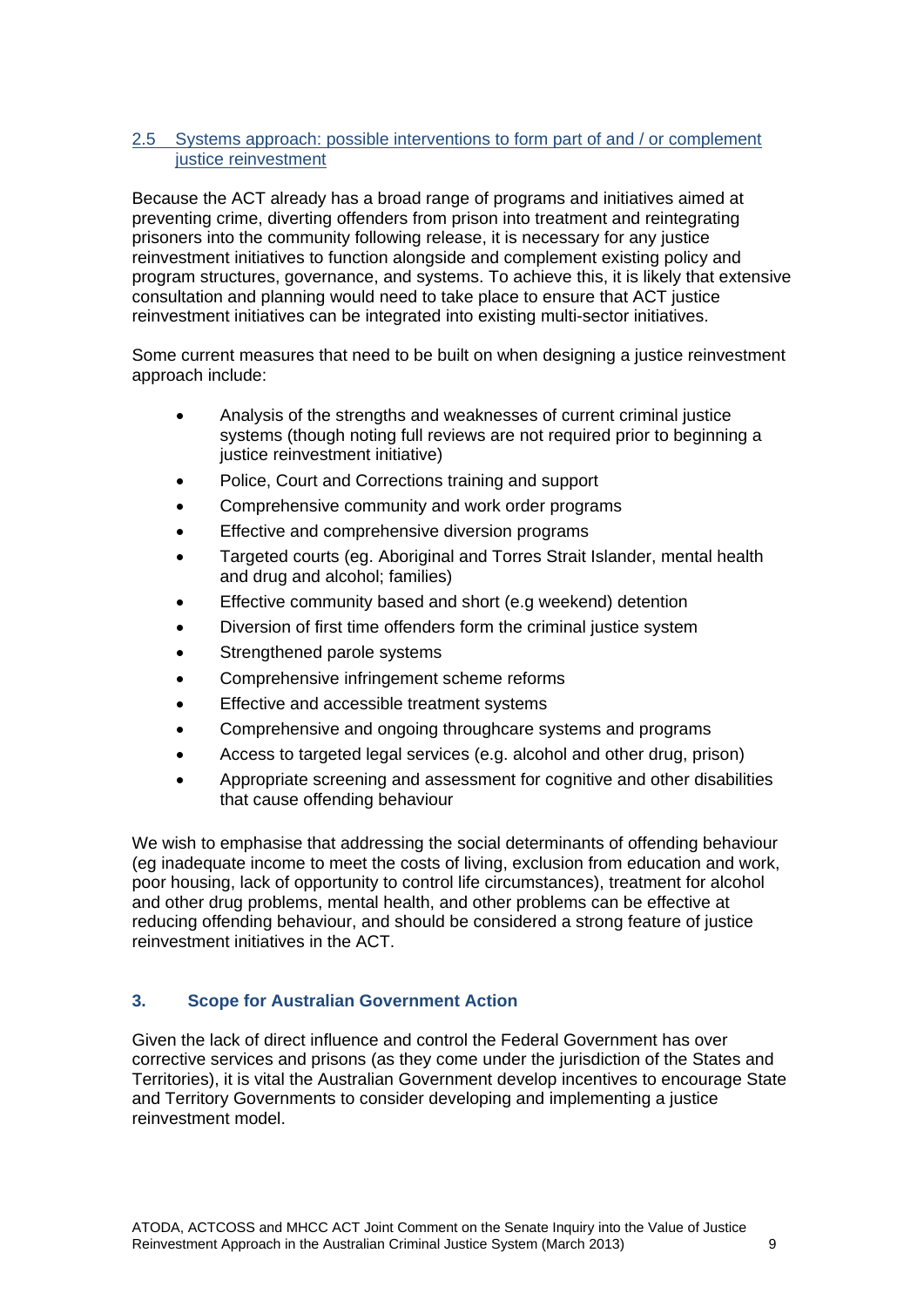We believe that the following could be potential areas for Australian Government action to progress a justice reinvestment approach in Australia:

- Allocating resources to thoroughly research the science of justice reinvestment (what resources need to be deployed in what portfolios over what period of time to achieve positive social outcomes?), what a justice reinvestment approach would look like in an Australian context and to conduct evaluation of pilots.
- National co-ordination of justice reinvestment programs, including a clearinghouse of the evidence and/or supporting a centre of excellence.
- Prioritising the ACT as a pilot site for any justice reinvestment initiatives.
- Developing partnerships between jurisdictions across a range of portfolios (possibly through COAG National Partnership Agreements) - such as courts, police, juvenile justice or corrections, community services, family support, child protection, health – involving both Government and nongovernment sectors.
- Providing incentives which could include seed funding to 'kick start' projects.
- Provision of funding to support jurisdictions to overcome specific jurisdictional challenges to designing, implementing and evaluating justice reinvestment.
- Funding by the Federal Government for diversion programs to be tied to the provision of diversion services not rolled into other funding or allowed for discretionary use.
- Strengthen and maintaining evidence based treatment and support (e.g. contributing factors such as alcohol and other drugs).
- Promoting cross party support for justice reinvestment.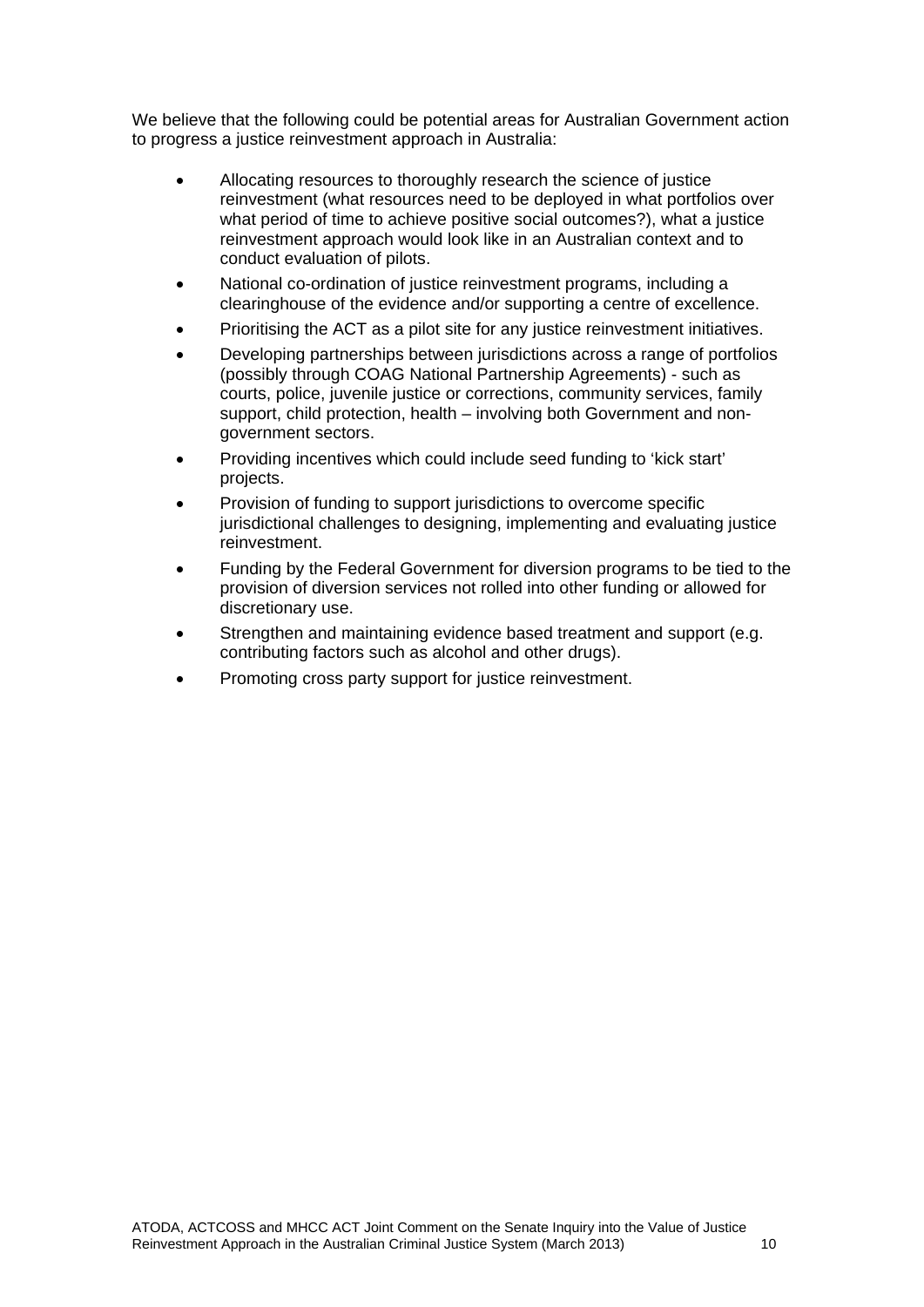#### **Attachment: About ATODA, ACTCOSS and MHCC ACT**

ACTCOSS, ATODA and MHCC ACT acknowledge the traditional owners of the lands of the ACT. We pay respects to their Elders and recognise the strength and resilience of Aboriginal and Torres Strait Islander peoples. We celebrate Aboriginal and Torres Strait Islander cultures and ongoing contribution to the ACT community.

#### **About ATODA**

The Alcohol Tobacco and Other Drug Association ACT Inc (ATODA) is the peak body representing the non-government and government alcohol, tobacco and other drug (ATOD) sector in the Australian Capital Territory (ACT). ATODA seeks to promote health through the prevention and reduction of the harms associated with ATOD.

ATODA works collaboratively to provide expertise and leadership in the areas of social policy, sector and workforce development, research, coordination, partnerships, communication, information and resources. ATODA is an evidence informed organisation that is committed to the principles of public health, human rights and social justice.

ATODA is a not-for-profit, non-government organisation that is funded through its membership, the ACT Government, the Australian Government and other sources.

| email: | info@atoda.org.au           |
|--------|-----------------------------|
| post:  | PO BOX 7187 Watson ACT 2602 |
| visit: | 350 Antill St., Watson ACT  |
| phone: | $(02)$ 6255 4070            |
| fax:   | $(02)$ 6255 4649            |
| web:   | www.atoda.org.au            |

#### **About ACTCOSS**

The ACT Council of Social Service Inc. (ACTCOSS) is the peak representative body for not-for-profit community organisations, people living with disadvantage and low-income citizens of the Territory.

ACTCOSS is a member of the nationwide COSS network, made up of each of the state and territory Councils and the national body, the Australian Council of Social Service (ACOSS). ACTCOSS' vision is to live in a fair and equitable community that respects and values diversity and actively encourages collaborations that promote iustice. equity and social inclusion.

The membership of the Council includes the majority of community based service providers in the social welfare area, a range of community associations and networks, self-help and consumer groups and interested individuals. ACTCOSS receives funding from the ACT Government - Community Services Directorate.

| Phone: | 02 6202 7200                |
|--------|-----------------------------|
| Fax:   | 02 6281 4192                |
| Mail:  | PO Box 849, Mawson ACT 2607 |
| Email: | actcoss@actcoss.org.au      |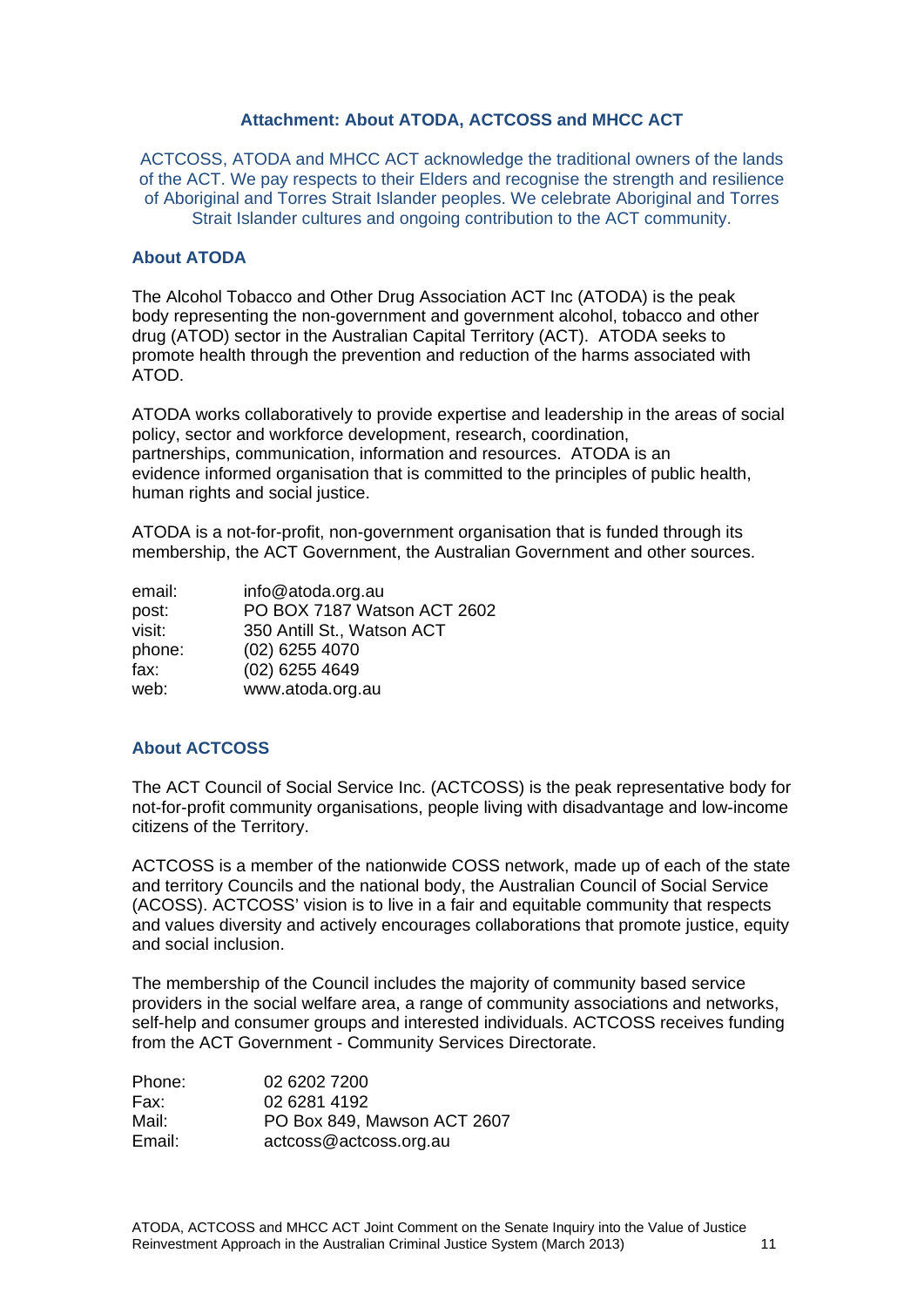#### Web: www.actcoss.org.au Location: Weston Community Hub, 1/6 Gritten St, Weston ACT 2611

# **About the Mental Health Community Coalition ACT**

The Mental Health Community Coalition of the ACT (MHCC ACT), established in 2004 as a peak agency, provides vital advocacy, representational and capacity building roles for the community managed mental health sector in the ACT. This sector covers the range of non-government organisations that offer recovery, early intervention, prevention, health promotion and community support services for people with a mental illness.

# **MHCC ACT vision statement:**

Our vision is for an ACT community where good quality mental health and wellbeing is available to all.

MHCC ACT works with people who have lived experience of mental illness, carers and the community managed mental health services of the ACT, to achieve this by:

- Providing leadership for the community managed mental health sector in the **ACT**
- Promoting recovery oriented practice and quality service delivery
- Undertaking sector development that includes capacity building, workforce development and quality improvement
- Raising awareness of mental health issues through advocacy, community education and mental health promotion

| Location: | Room 1.06, Level 1, Griffin Centre, 20 Genge Street, Canberra |
|-----------|---------------------------------------------------------------|
|           | City ACT 2601                                                 |
| Post:     | 1.06/20 Genge Street, Canberra City ACT 2601                  |
| Phone:    | (02) 6249 7756                                                |
| Fax:      | $(02)$ 6249 7801                                              |
| Email:    | admin@mhccact.org.au                                          |
| Web:      | www.mhccact.org.au                                            |

#### 1 **References**

<sup>1</sup> Bureau of Justice Assistance, Office of Justice Programs web March site: https://www.bia.gov/Programs/iri\_background.html. Accessed 18 March 2013.

 $2$  Guthrie J A, Adcock F, Dance P, 'Exploring the f easibility of Justice Reinvestment in the Australian Capital Territory', AIATSIS Workshop Report, November 2010. http://ncis.anu.edu.au/\_lib/doc/JR\_workshop\_report\_nov2011.pdf

 $3$  Guthrie, J. A. (ed.) 2012: 'Is Justice Reinvestment Needed in Australia?' Unpublished report and edited transcript of a one - day forum held on the  $2^{nd}$  of August, 2012. http://ncis.anu.edu.au/\_lib/doc/jrf\_proceedings.pdf. Further information available from http://ncis.anu.edu.au/events/past/jr\_forum.php

<sup>4</sup> Department of Disability, Housing and Community Services.(2011) Discussion Paper: Towards a Diversionary Framework for the ACT. Canberra: ACT Government. Available online at: http://www.dhcs.act.gov.au/\_\_data/assets/pdf\_file/0003/188274/Towards\_a\_diversionary\_framework\_for\_t he\_ACT\_Discussion\_Paper.pdf. Accessed 18 March 2013.

<sup>5</sup> Youth Justice Implementation Taskforce (2012). Blueprint for Youth Justice in the ACT, 2012-2022. Canberra: ACT Government. Available online at: